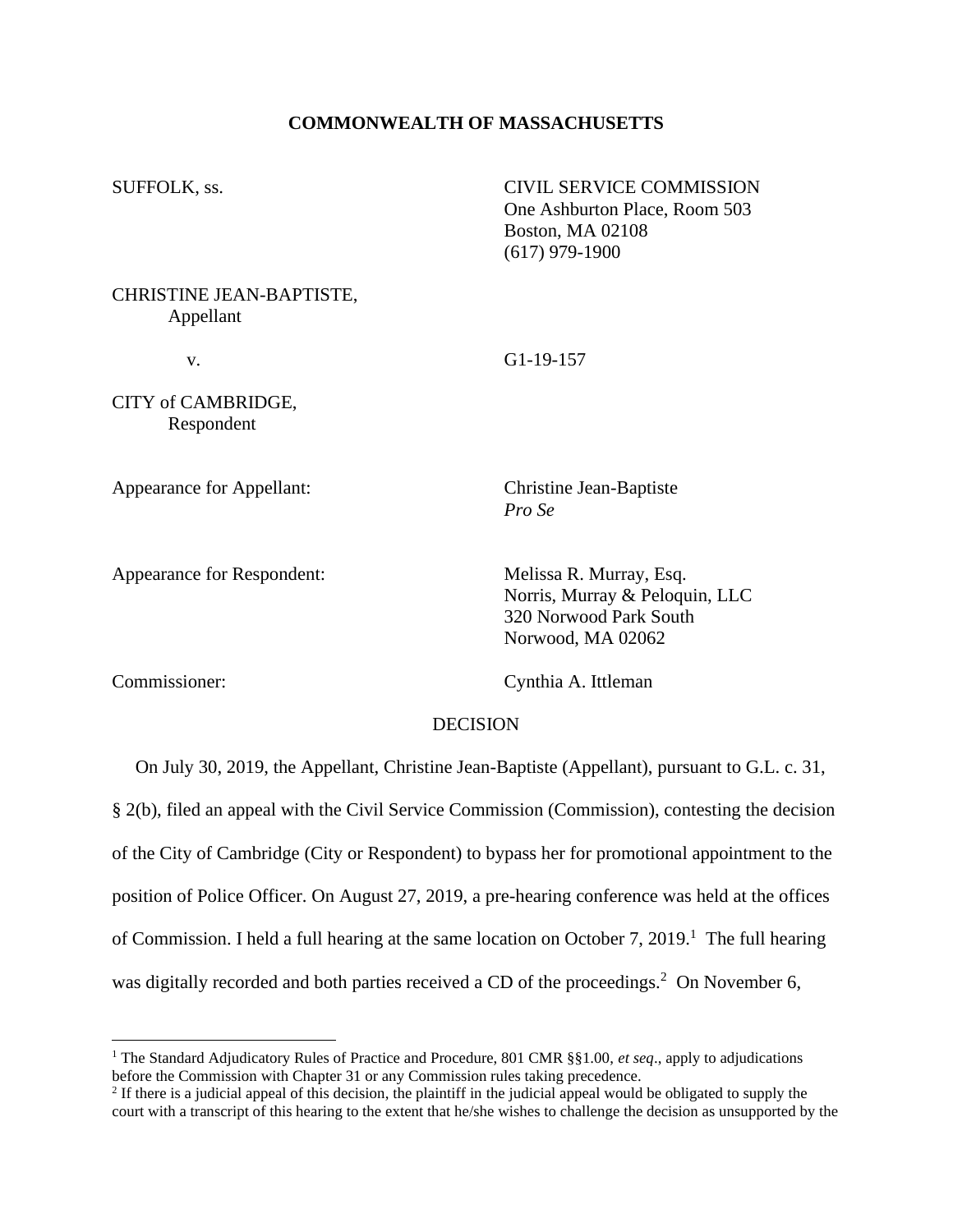2019, the City submitted a post-hearing brief in the form of proposed decisions and on

November 21, 2020, the Appellant filed her closing argument.<sup>3</sup>

# **FINDINGS OF FACT:**

The parties submitted two (2) joint exhibits (Jt. Ex. 1-2). The Respondent submitted twenty-

one exhibits (Resp. Ex. 1-21) and the Appellant submitted two (App. Ex. 1-2). After the hearing,

at my request, the Respondent submitted three (3) exhibits, (PH Ex. 1-3), the second of which

was the video recording of the February 2019 interview with the Appellant.

Based on the documents submitted and the testimony of the following witnesses:

# *Called by the City:*

- Michael Carter, Detective, Cambridge Police Department (CPD), Professional Standards Unit/Background Investigations Office
- Jamie Matthews, Deputy Director of Personnel, City of Cambridge
- Silverio Ferreira, Lieutenant, Cambridge Police Department (CPD), Professional Standards Unit
- Branville G. Bard, Jr., Commissioner, Cambridge Police Department (CPD)

# *Called by the Appellant:*

• Christine Jean-Baptiste, Appellant

and taking administrative notice of all matters filed in the case and pertinent statutes, regulations,

case law and policies, and reasonable inferences from the evidence, I find the following:

## *Background*

1. The Appellant is an African American woman who is a life-long resident of the City of

Cambridge. She graduated from Cambridge Rindge and Latin in 2009 and has a B.A. in

substantial evidence, arbitrary and capricious, or an abuse of discretion. If such an appeal is filed, the CDs should be used to transcribe the hearing.

<sup>&</sup>lt;sup>3</sup> The City was permitted to respond to the Appellant's late-submitted closing argument. In that response, the City requested the Commission not address any claims of discrimination raised in the hearing. Although the Appellant discussed her complaint of discrimination with MCAD, the Appellant did not state she had been bypassed in 2019 for reasons other than the reasons listed in the City's letters bypassing her for appointment. The Appellant testified at the CSC hearing that MCAD found no probable cause in her claim.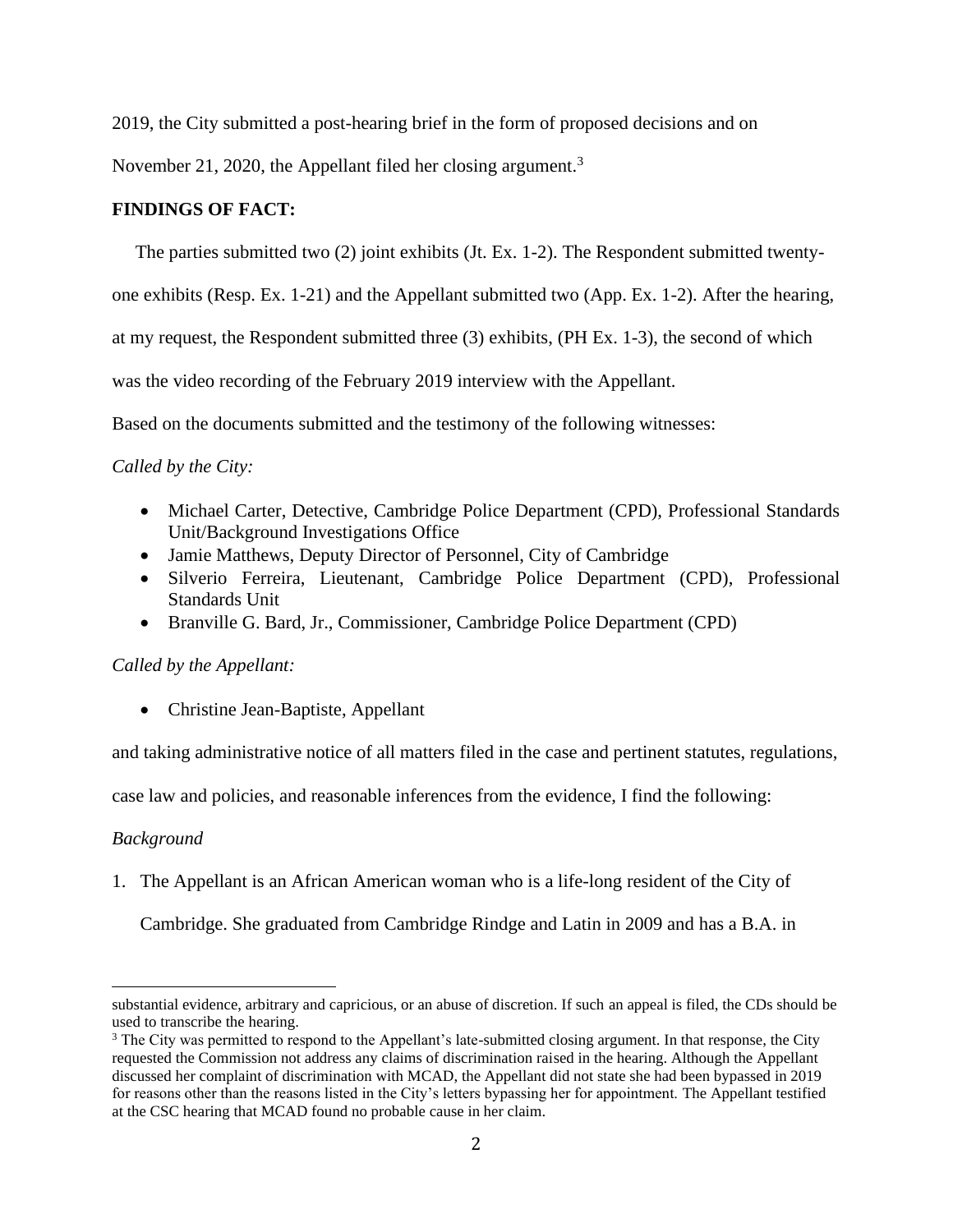Criminal Justice. She lives with her child, who has been diagnosed with a medical condition. Although she had once wanted to be a nurse, her dream is to be a police officer and serve her community. In addition to English, she is fluent in three languages: Spanish, Haitian-Creole, and French. (Appellant Testimony; Bard Testimony, Resp. Ex. 11, 17).

- 2. The Appellant applied twice for a position of police officer, the first in December 2015 and the second in December 2017. The Appellant signed the releases and the section of the applications stating that the information she presented was true. (Resp. Ex. 11; 17; Carter Testimony; Ferreira Testimony).
- 3. The City's hiring process includes an intake interview with a panel, as well as a second interview with an investigator and a supervisor to clarify information. All candidates during the 2018-2019 hiring process were interviewed twice. At each of these interviews, candidates have the opportunity to amend their applications with a "written statement" documenting information or details that are discussed during the interview. (Carter Testimony; Ferreira Testimony). After the investigation and interviews are completed, the investigator writes a summary, which the Commissioner uses to make a determination of whether the candidate will move to the next stage of interviewing. At the end of the process, the Commissioner then recommends the final candidates to the City's Town Manager. (Ferreira Testimony; Bard Testimony).
- 4. During the hiring process, the City looks for an "overall view" of each candidate, including the candidate's professionalism, interactions with co-workers, and job performance. (Ferreira Testimony). The application process is designed to be protective of the public and remove candidates who do not show trustworthiness and dependability. (Bard Testimony).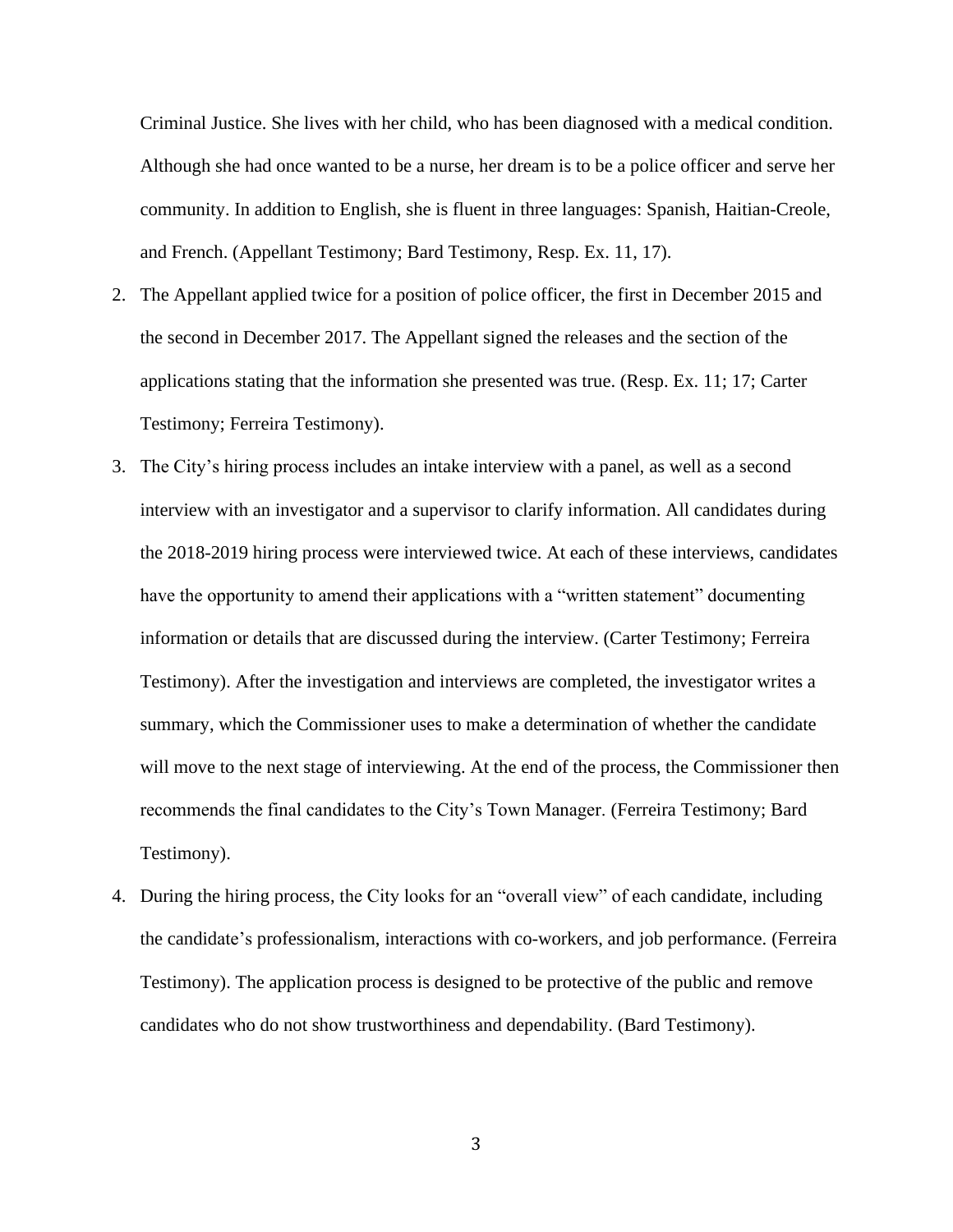## *2015 Reasons for Bypass*

- 5. After taking the Civil Service Exam on April 25, 2015, the Appellant applied to be a police officer. 4
- 6. Detective Carter (Det. Carter or Carter), a detective who has worked for the City's Police Department for twenty-one years, has been trained to conduct investigations, and has written investigation reports since 2013, conducted the Appellant's background investigation. (Carter Testimony).
- 7. The Appellant's interviews took place on March 28, 2016 and March 31, 2016. (PH Ex. 3). Det. Carter took part in the Appellant's interview process .(Resp. Ex. 19, 20; Carter Testimony).
- 8. The Appellant was bypassed for the position of police officer. (Resp. Ex. 2, Appellant Testimony, Carter Testimony). The three reasons she was bypassed were her employment history, the details of which are discussed later in this decision; an alleged lack of truthfulness about her employment history; and alleged lack of truthfulness about her educational background. (Resp. Ex. 2; Carter Testimony). (Resp. Ex. 2).
- 9. Along with the bypass, the City sought the Appellant's removal from the eligible list pursuant to Personnel Administration Rule 3 and Rule 9 based on several factors including her unsatisfactory employment history and untruthfulness. (Resp. Ex. 3, 4). A removal under PAR .09 was granted by the state's Human Resources Division in June 2016. That list expired August 31, 2017. (Resp. Ex. 4).

<sup>4</sup> After her application was submitted, the Appellant testified that the then- Police Superintendent Burke counseled her to withdraw her application, which she did; but she then re-filed it again. The Appellant brought a claim to the Massachusetts Commission Against Discrimination (MCAD) regarding this incident. (Appellant Testimony).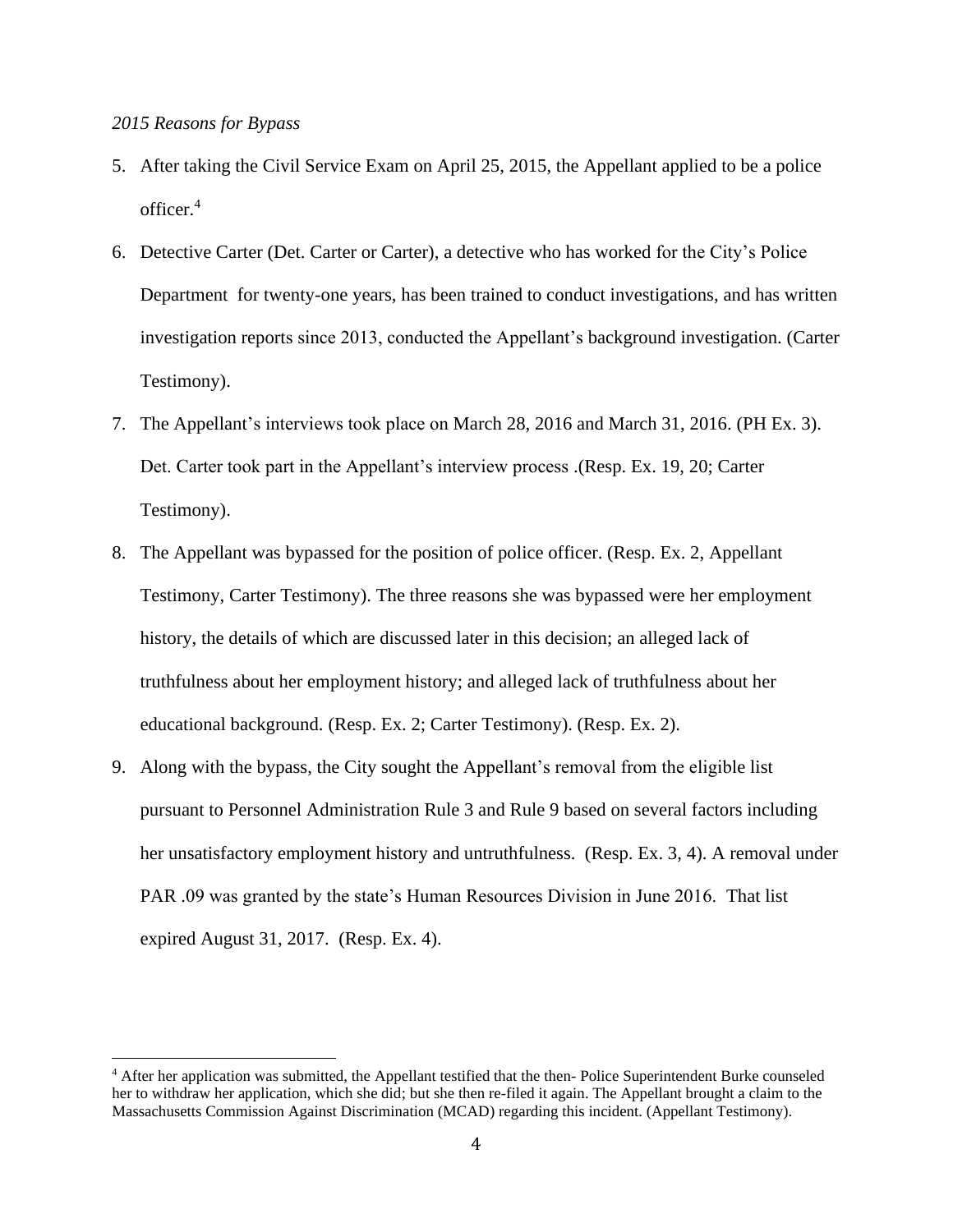#### *2019 Application and Bypass*

- 10. On March 25, 2017, the Appellant took the next Civil Service Exam. She was number 27 on Certification 05912. She submitted her application for original appointment to be a police officer on December 6, 2018. (Stipulated Facts).
- 11. Det. Carter conducted the background investigation for the Appellant. This investigation was a "continuation" of the Appellant's previous application and included a review of the Appellant's 2015 application as well as a review of new information on the application up to 2018. Det. Carter compared the work history listed on the two applications. In addition, Det. Carter looked to verify employment that he had not previously verified. (Carter Testimony).
- 12. The initial interviews of the Appellant occurred on December 6, 2018 and a second interview was held on February 6, 2019. (PH Ex. 2, 3).
- 13. The investigative report dated March 16, 2019 discusses the Appellant's personal information, military experience, education, employment history, RMV status, and "other", which included the Appellant's strengths in languages. This report contained detailed information about the Appellant's employment and discipline in the three years since she had first applied, as well as details from the 2016 investigative report. (Resp. Ex. 9).
- 14. The Appellant was notified on June 19, 2019 that she was bypassed for appointment as a police officer. (Stipulated Facts). The City's letter to the Appellant stated three reasons for bypass, including those reasons for bypass listed in May 2016: poor employment history, lack of truthfulness regarding employment history, and conduct not befitting a police candidate. The City's decision regarding poor employment history was based on their determination that the Appellant had worked at three different places since 2016, and that prior to 2016, the Appellant had multiple places of employment, some for short time, with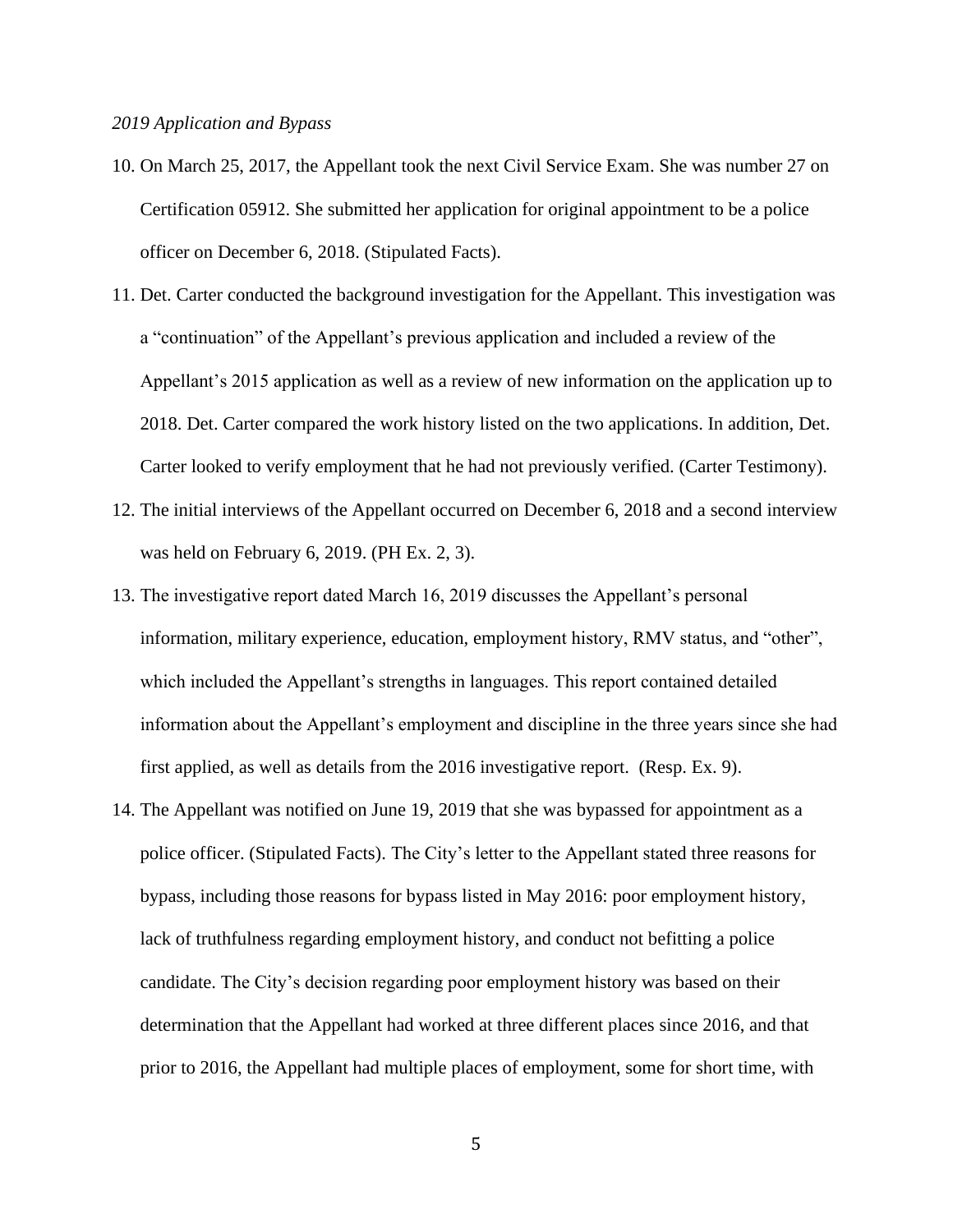the longest period lasting approximately 11 months. The City's 2019 determination that the Appellant had been untruthful in her disclosure of employment history was based on the following reasons cited in the letter:

- Employment history at Bertucci's was omitted from the 2018 application.
- Comparison of 2015 application to 2018 application showed different reasons for leaving Starbucks than abandonment of her position.
- The 2018 and 2015 applications showed an employment history but did not contain a complete and accurate account of entire employment history.
- The 2018 and 2015 applications failed to disclose reason for termination from TJ Maxx.

Regarding conduct unbecoming for a police candidate, the City cited recent warnings at the Cambridge Public School the Appellant worked at as a paraprofessional (assisting a teacher) for verbally arguing and using profanity with another staff member at school and violating policy; receiving a suspension from the school; and the School Department's decision to place her on leave and then not reinstate her contract as reasons her conduct did not comport with the high standards of conduct and professionalism. In sum, the City concluded that the Appellant's "multiple terminations, failure to fully disclose the issues surrounding [her] employment, and specifically the multiple thefts from co-workers at TJ Maxx, discipline history... [and] willingness to deliberately withhold and provide false information during the application and background investigation process [were] all indications that [the Appellant] does not meet the standards of the Police Department." (Resp. Ex. 2; Carter Testimony). In addition to these reasons, the letter also stated "[a]side from the information that came out of the 2018 application process, all of the reasons cited for your prior bypass in the May 17, 2016 bypass letter continue to apply." (Resp. Ex. 1; Carter Testimony). The City's 2019 bypass of the Appellant specifically incorporated its reasons for bypass provided in its bypass letter to the Appellant in 2016. (Resp. Exs. 1 and 2).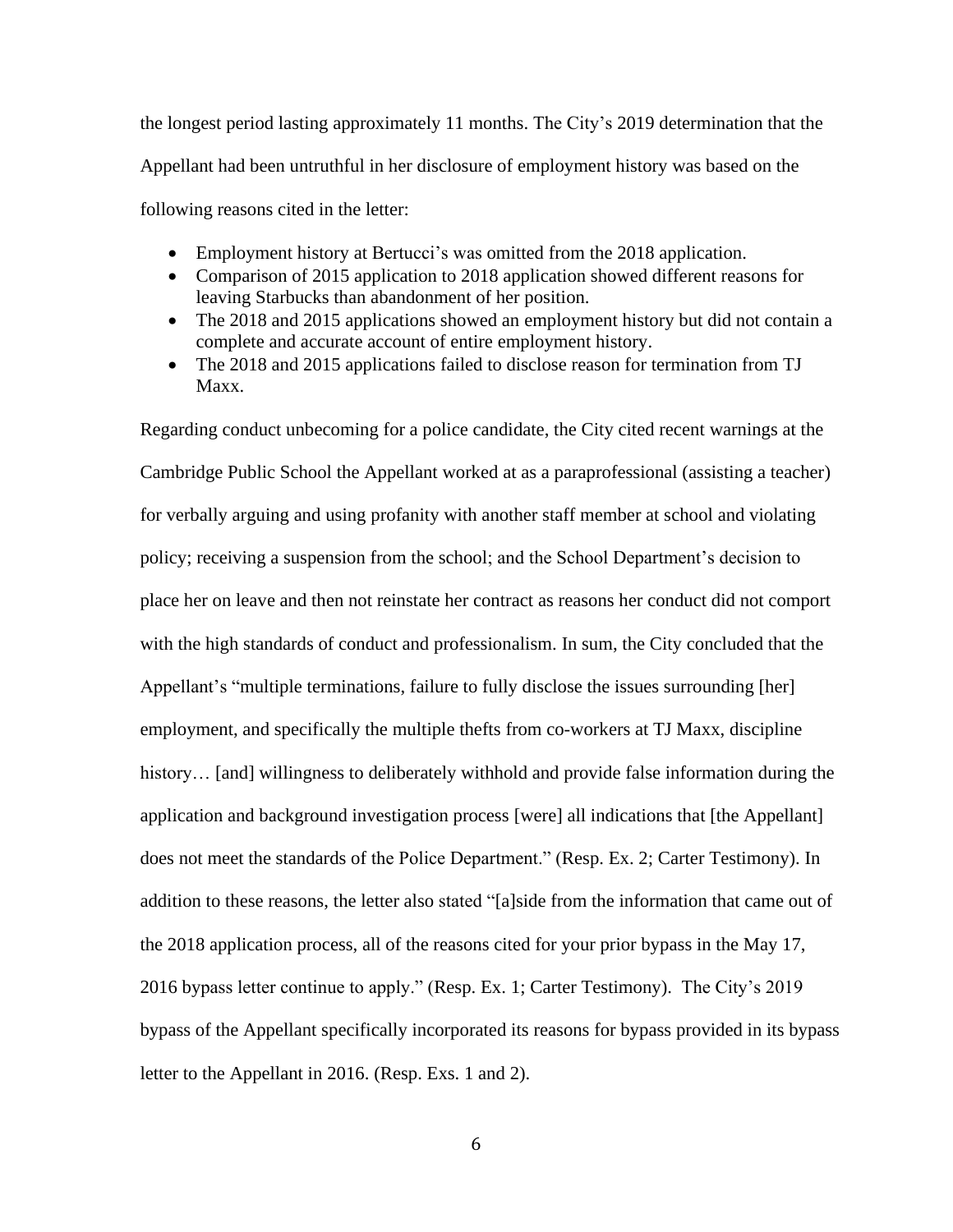# *Employment History*

15. On her 2018 application, the Appellant listed her employment history and reasons for leaving

those employers.

- She was terminated several times: from Target after 7 months of employment in 2009; from TJ Maxx after 11 months in 2011; from Tasty Burger after one month of employment in 2012; and from the South End Buttery after 10 months of employment in 2014.
- The Appellant had voluntarily quit: Aeropostle after two months in 2009; Bertucci's after one month in 2015; and Starbucks after nine months in 2015.
- The Appellant also worked as a paraprofessional in the Cambridge Public Schools for the 2017-2018 school year. She listed her reason for leaving on her 2018 application as "contract ended."
- In August, 2018, the Appellant started work at Baycove Human Services of Boston and was working there at the time of her application. (Resp. Ex. 11)

On her 2015 application, the employment history was nearly the same as above, except that she

stated the reason for leaving Starbucks was that she was "taken off system" and she had omitted

Bertucci's as an employer. (Resp. Ex. 17)

16. The 2018 application, just as the 2015 application, requested that the candidate list all

employment and provide details where the candidate had been terminated, left work without

notice, violated policies, among other employment issues. (Resp. Ex.11; Carter Testimony).

Question 44 on the Application asks the following questions relevant to this appeal:

- 44. Have you ever been dismissed, terminated or asked to resign from any position of employment you have held?
- 44a. Have you ever violated the rules or and regulations of a company or employer?
- 44b. Have you ever failed to abide by the policies or procedures of a company or employer?
- 44d. Have you ever been counseled, verbally or in writing, for poor job performance, inappropriate behavior, attendance tardiness or any other work-related issue?
- 44e. Have you ever received disciplinary action, verbally or in writing, for poor job performance, inappropriate behavior, attendance tardiness or any other workrelated issue?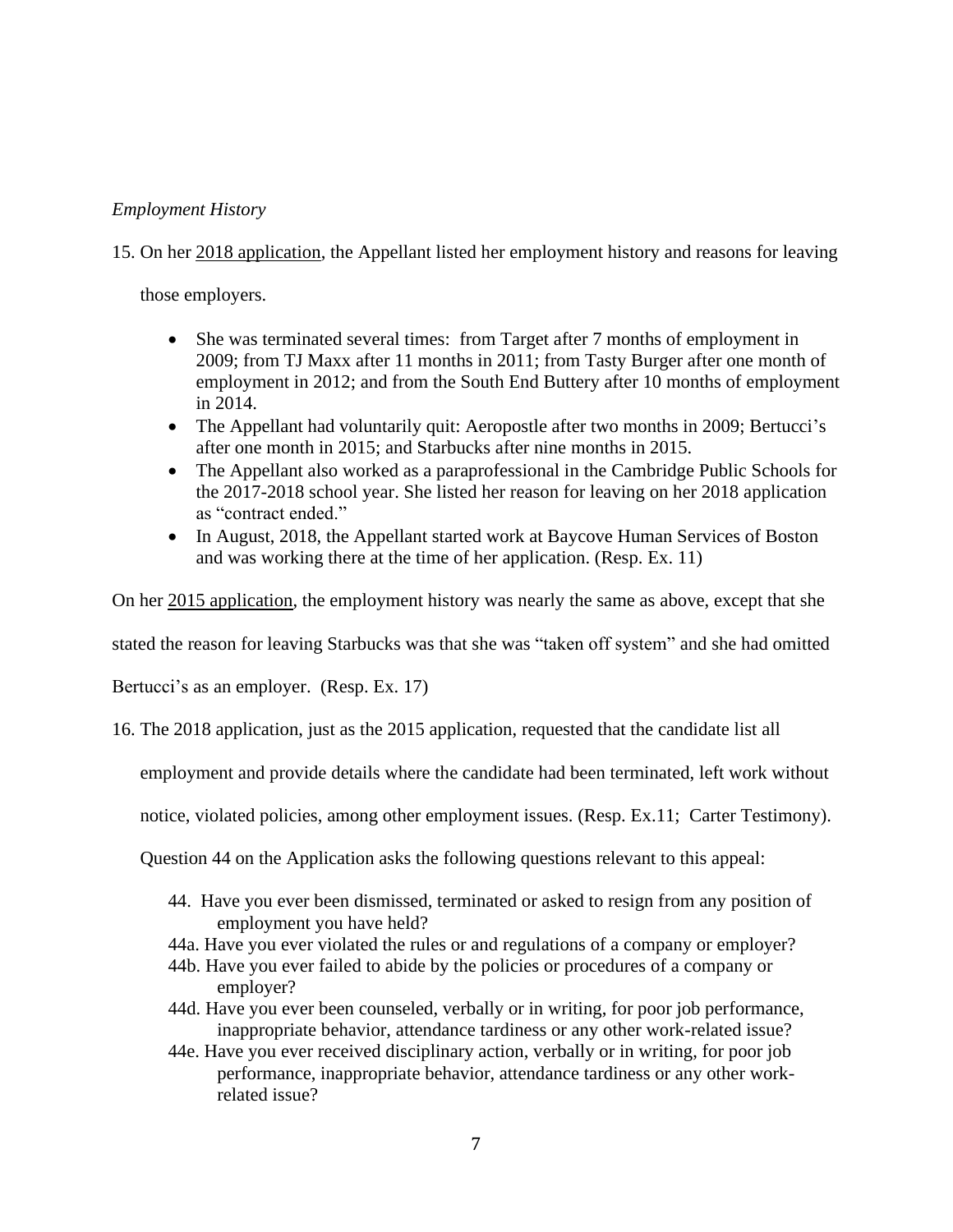44f. Have you ever quit any job or position of employment without giving notice? 44h. Are you ineligible for rehire with any of your former employers?

The Appellant disclosed on her 2018 application that she had been terminated, disciplined, and counseled, checking "yes" in the appropriate boxes and answered "no' to questions about violating rules, regulations, policies, or procedures. She also answered "no" to questions about quitting a job without notice and "no" to the question of being ineligible for rehire with a former employer. On her 2015 application, the Appellant wrote the same answers except on 44f, where she answered "yes" to questions about quitting a job without notice and "yes" to the question about being ineligible for rehire with a former employer. (Resp. Ex. 11, 17).

- 17. The investigator received documentation from Starbucks that the Appellant had missed several shifts, had not responded to phone calls about those shifts, and that she was separated from employment because of "abandonment." (Resp. Ex. 18). The Appellant explained that she had told her manager at Starbucks that she was leaving the job to start school and that the manager did not convey that information to another manager at that store. (Appellant Testimony).
- 18. The Appellant was asked about her employment at TJ Maxx during her interview on February 6, 2019, and explained that the reason for leaving was that she had been terminated for an accusation of theft.<sup>5</sup> She had not disclosed the information about alleged theft in the

<sup>&</sup>lt;sup>5</sup> Det. Carter discussed with TJ Maxx personnel their internal investigation of the Appellant. He learned that TJ Maxx had opened their own investigation and videotaped the Appellant with co-workers' possessions. TJ Maxx told the investigator that the Appellant had signed a document admitting to theft and agreeing to termination. The City did not present a copy of the tape and the document. When asked about her termination from TJ Maxx, the Appellant did not offer any other information other than she had permission to take money from a friend's belongings on that one occasion. (Ex. Interview; Carter Testimony; Ex. 20). Because no documentation supports the details provided by TJ Maxx, I give little weight to the information from TJ Maxx about the video and document.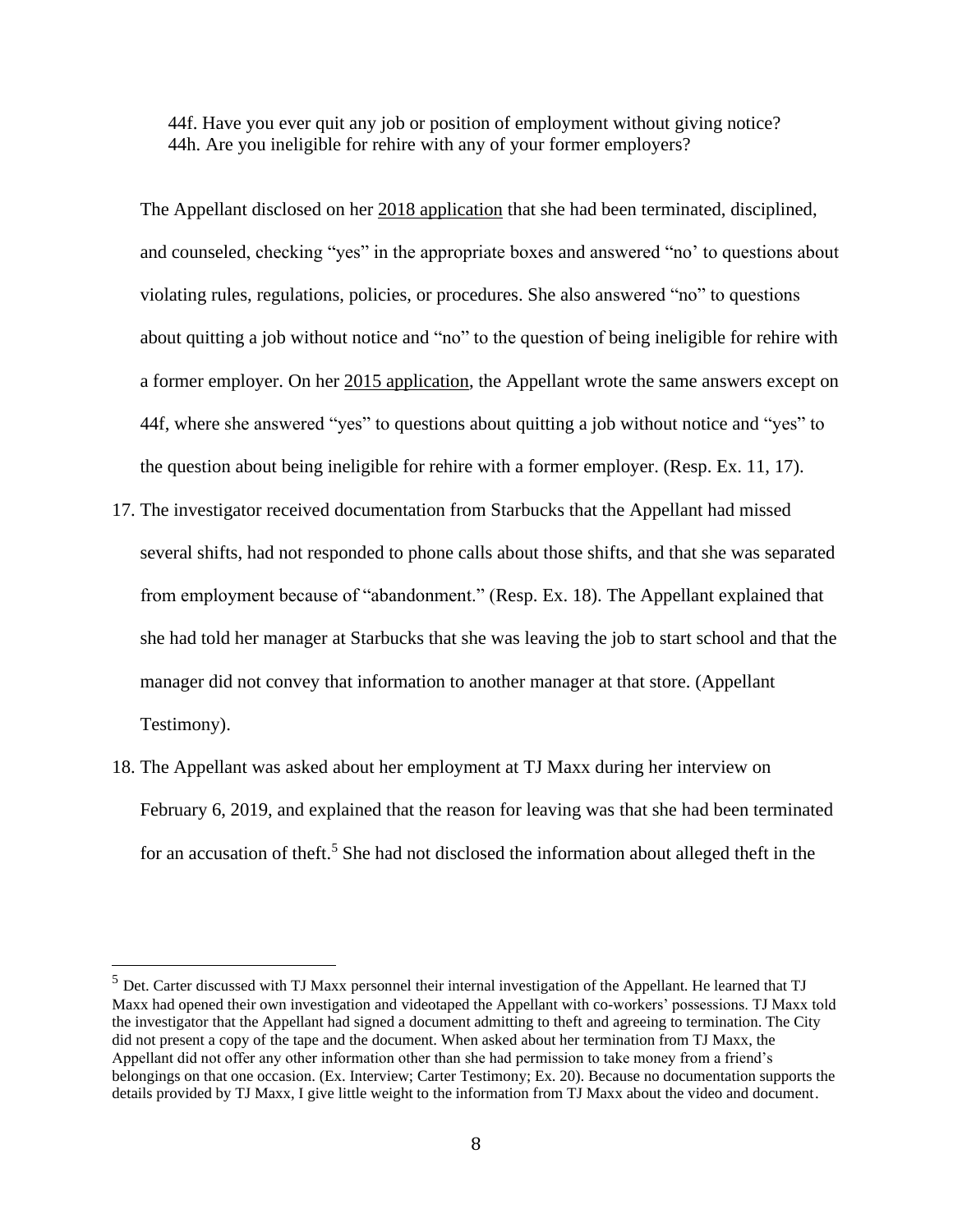application process of 2015, but had disclosed that she had been terminated. 6 (Resp. Ex. 17; 21).

- 19. During the February 2019 interview, the Appellant was forthcoming about reasons for being disciplined while a paraprofessional at Cambridge Public Schools. Her discipline from the school included verbal warnings for outbursts with two staff members. (PH Ex. 2; Resp. Ex. 13, 14, 15). One of the warnings she received was for swearing during an altercation with another staff member in front of students. (Resp. Ex. 13). After the second warning, she was asked to "stay home," which constituted a suspension. (PH Ex. 2). The Appellant told the investigators that the person with whom she had been arguing "got the best of [her] and they "went off on each other." (PH Ex. 2). She received another warning for interacting with a counselor in an inappropriate manner. (Resp. Ex. 13, 14, 150). The Appellant documented details of her discipline on a "written statement" at the interview. (PH Ex. 2; Resp. Ex. 11).
- 20. During the Appellant's interview on February 6, 2019, the Appellant also told the investigators that the school had placed her on Administrative Leave for an allegation regarding text messaging between her and the teacher in the classroom where she was placed. (Ex. Interview; Appellant Testimony). Ultimately, the school found the Appellant not to have engaged in inappropriate behavior via text but did not hire her for the next school year. (Jt. Ex. 1, 2; Appellant Testimony). The Appellant's colleague wrote a letter of support for the Appellant stating that, throughout the school year, the Appellant had followed protocol while at the school. (App. Ex. 1).

<sup>6</sup> Det. Carter inquired about the Appellant's complaint to the EEOC about an employment issue at TJ Maxx. (Ex. 19). That issue is not relevant to the issues raised in this appeal other than to provide information that the Appellant worked in two TJ Maxx locations, the second of which is the location from which the Appellant was terminated for theft.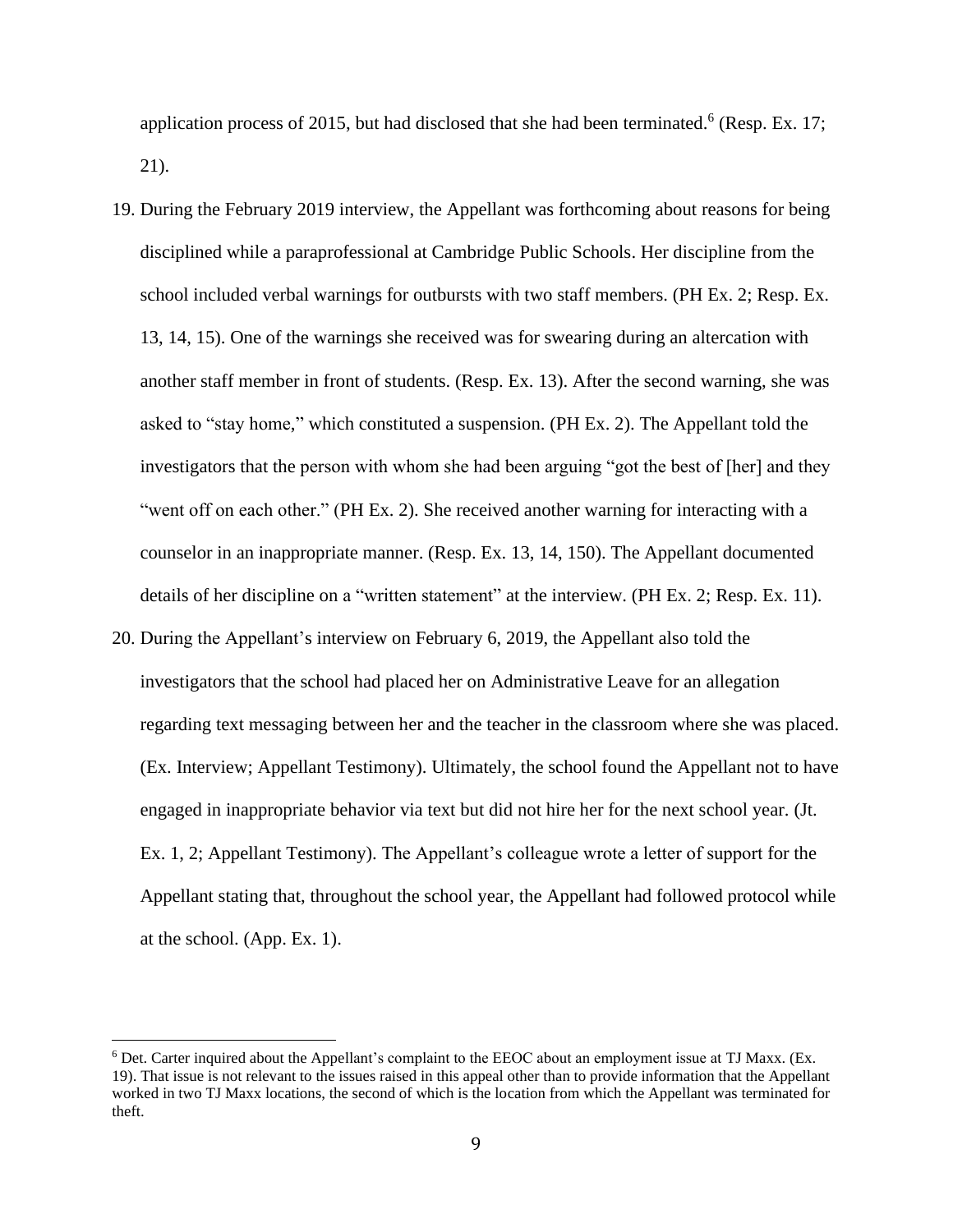- 21. The information about administrative leave was not included in the application. (Resp. Ex. 11). During her second interview, the Appellant wrote a "written statement" that amended her answer to Question 44h ("Are you ineligible for rehire with any of your former employers?") from no to yes at the request of the interviewers. (PH Ex. 2).
- 22. The Appellant also provided more information about the reason for leaving Bertucci's without giving notice at the February 2019 interview. (Carter Testimony; Resp. Ex. 1; PH Ex. 2). She stated that she stopped going to work because she "wasn't feeling it" and stated that she had not included this employer on her 2015 application because she had forgotten about the job. (PH 2).
- 23. The City found the Appellant untruthful for answering "no" to Question 44f (Have you ever quit any job or position of employment without giving notice?) because she had left Bertucci's without giving notice; had omitted Bertucci's from her 2015 application despite it being the most recent job prior to that application; had not included specific details about the reasons for her terminations, including the reason for leaving Starbucks; and had stated that she had followed employers' policies and procedures, when she had received warnings, discipline, and was terminated from several positions on the basis of not following policies and procedures. (Resp. Ex. 1).

#### *Educational History*

- 24. When first attending college for her Associate's degree, the Appellant had been working towards a nursing degree but switched to criminal justice program. (Appellant Testimony).
- 25. On her 2015 application and 2018 application, the Appellant wrote that she had earned an Associate's Degree in Criminal Justice in December 2015 and a Bachelor's Degree in Criminal Justice from Newbury College in May 2018. (Resp. Ex. 11, 17).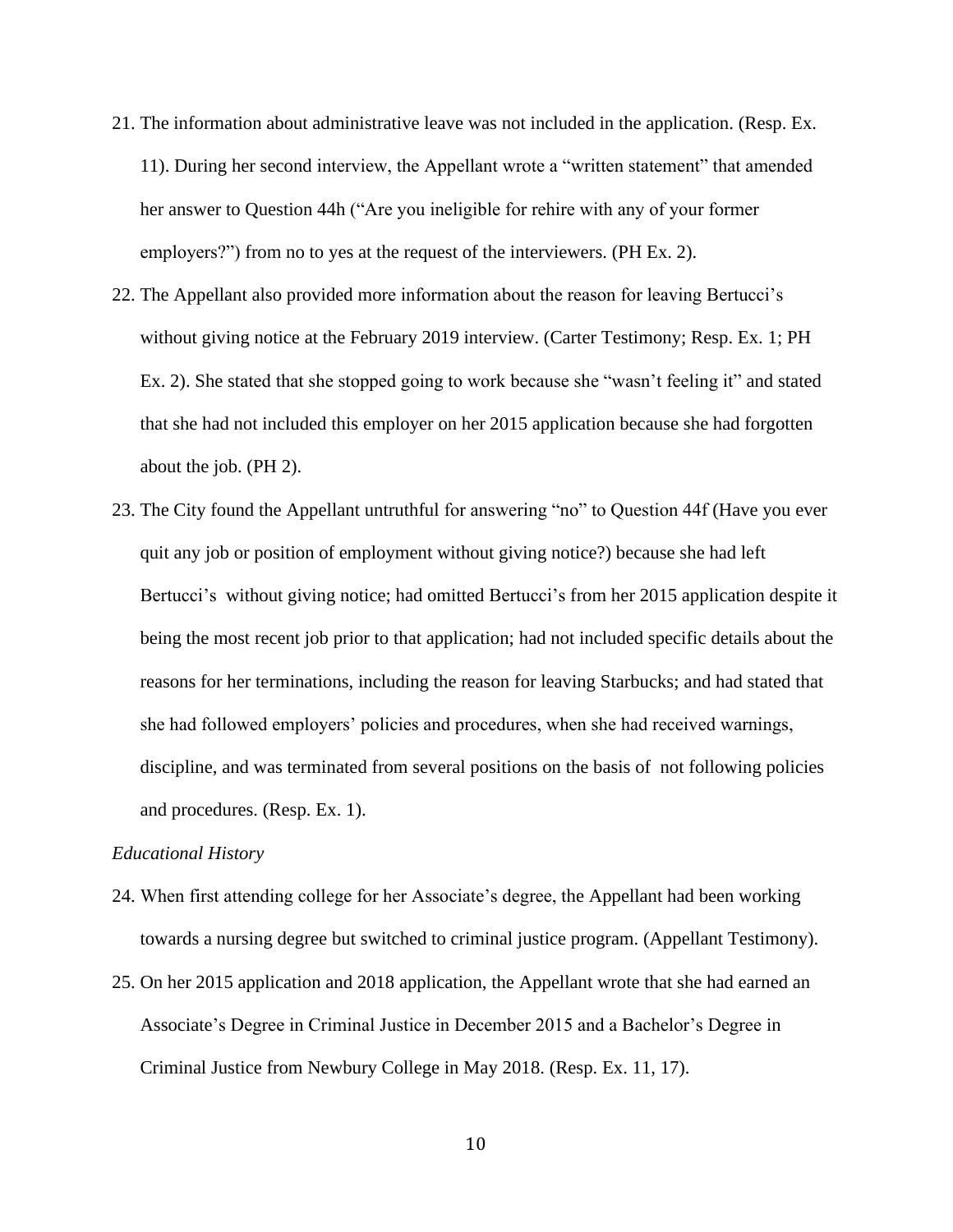- 26. When asked about her education during her interview during the 2015-2016 application process, the Appellant stated that she had earned a Bachelor of Science from the University of Massachusetts Boston (UMass) in Nursing in 2010. (PH Ex. 3). She wrote down the classes and instructors who taught her at UMass for her Nursing degree. (Resp. Ex. 17). She stated that when she tried to get a copy of her transcript from UMass, they were "having trouble with the system" so that she was unable to get her files. She also stated that her mother had taken her diploma to Haiti. This information was included in "written statements" that the Appellant wrote at her interview. (Resp. Ex. 17; PH 3).
- 27. The investigator obtained documentation from UMass dated March 31, 2016 indicating that the Appellant had never attended UMass. Although she had applied there, she had been denied admission. (Resp. Ex. 5). This was one of the reasons that the City cited in its bypass letter to the Appellant in 2016, which letter was explicitly incorporated into the City's 2019 bypass letter to the Appellant. (Resp. Exs. 1 and 2)
- 28. At the Commission hearing, the Appellant said that she had not graduated from Newbury College in May 2015, despite having written that date on her 2015 and 2018 applications. She had been able to participate in the graduation ceremony in 2015 but did not receive her degree until 2016, after she had completed a class. (Resp. Ex. 6; Appellant Testimony).

## *Conduct Unbecoming a Police Candidate*

29. The City found that the Appellant's conduct as a paraprofessional at Cambridge Public Schools reflected poorly on her judgment and did not show that the Appellant exhibited the qualities required of a police officer, such as remaining calm and exercising self-control at all times. (Resp. Ex. 1; Carter Testimony).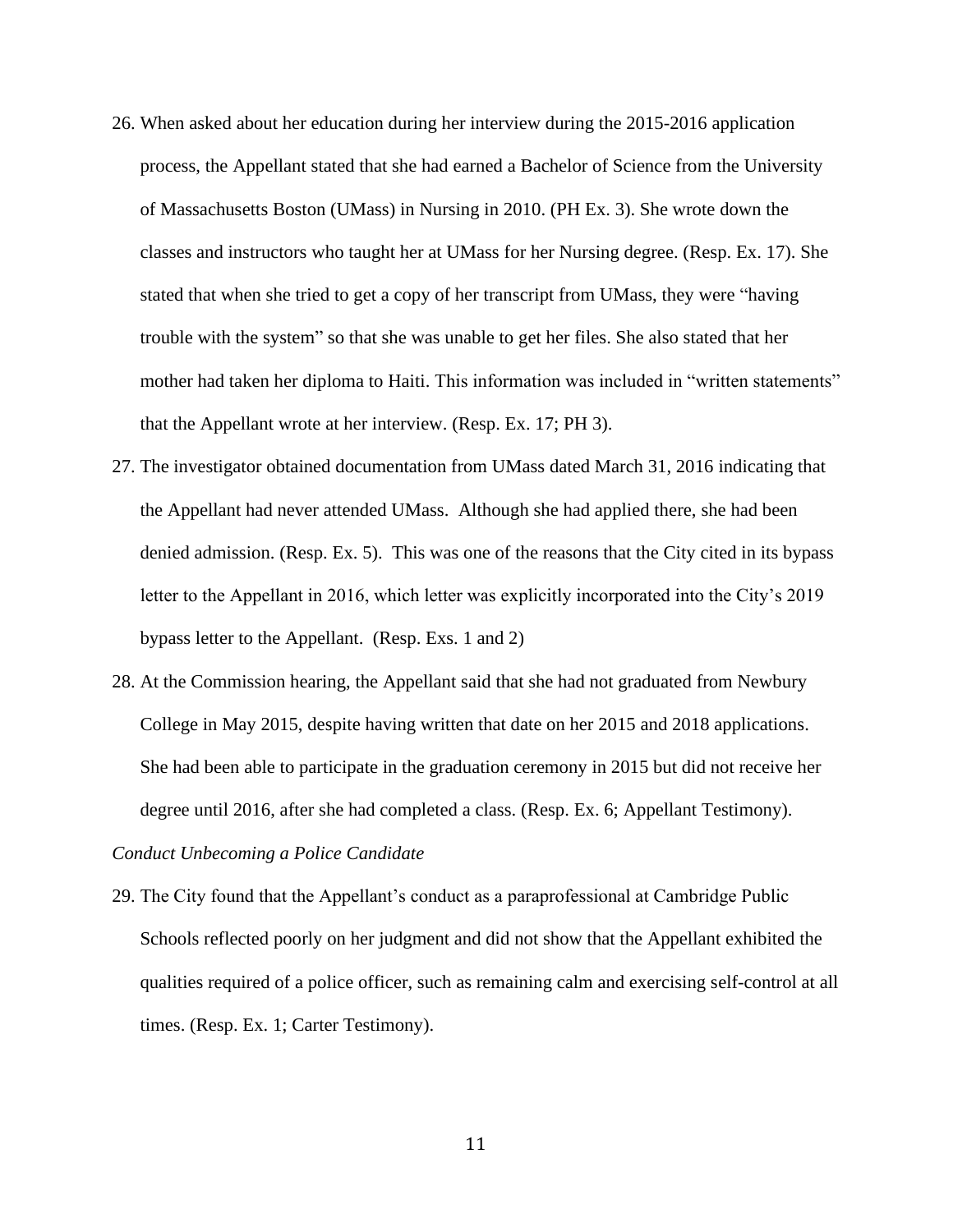30. CPD Police Commissioner Bard stated that the Appellant has many positive attributes, such as being a lifelong resident of Cambridge, a minority, multi-lingual, and having a Bachelor's degree. However, he did not recommend the Appellant as a viable candidate because of her employment history, her omissions and untruthfulness during the application process, and the frequency of poor behavior, among other reasons. (Bard Testimony).

#### *Legal Standard*

 The fundamental purpose of the civil service system is to guard against political considerations, favoritism, and bias in governmental hiring and promotion. The commission is charged with ensuring that the system operates on "[b]asic merit principles." Massachusetts Assn. of Minority Law Enforcement Officers v. Abban, 434 Mass. 256, 259, citing Cambridge v. Civil Serv. Comm'n., 43 Mass. App. Ct. 300, 304 (1997). "Basic merit principles" means, among other things, "assuring fair treatment of all applicants and employees in all aspects of personnel administration" and protecting employees from "arbitrary and capricious actions." G.L. c. 31, section 1. Personnel decisions that are marked by political influences or objectives unrelated to merit standards or neutrally applied public policy represent appropriate occasions for the Civil Service Commission to act. Cambridge at 304.

 The issue for the Commission is "not whether it would have acted as the appointing authority had acted, but whether, on the facts found by the commission, there was reasonable justification for the action taken by the appointing authority in the circumstances found by the commission to have existed when the Appointing Authority made its decision." Watertown v. Arria, 16 Mass.App.Ct. 331, 332 (1983). *See* Commissioners of Civil Service v. Municipal Ct. of Boston, 369 Mass. 84, 86 (1975); and Leominster v. Stratton, 58 Mass.App.Ct. 726, 727-728 (2003). More recently, the Supreme Judicial Court confirmed that the appointing authority's reasonable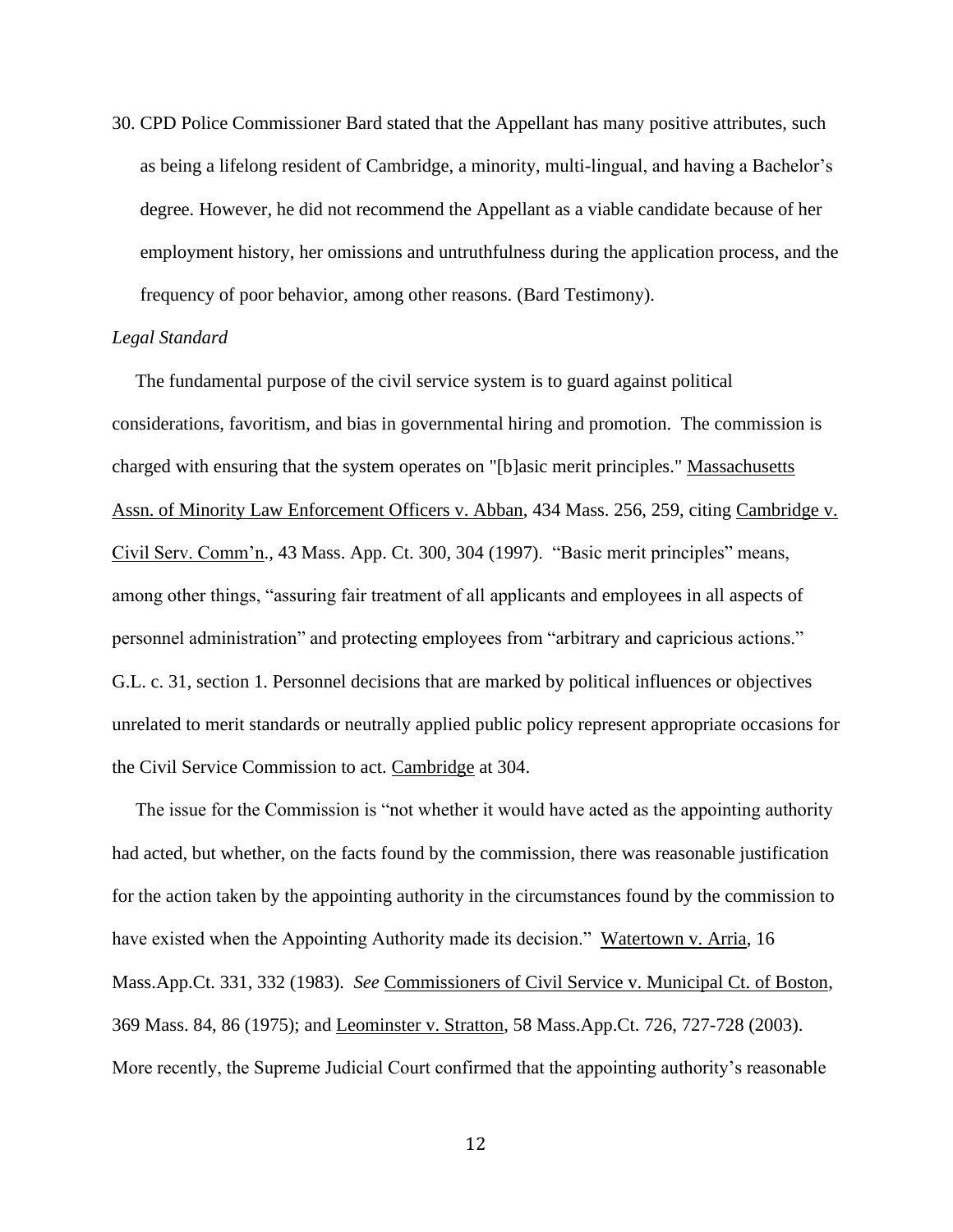justification must be proved by a preponderance of the evidence. Boston Police Department v Civil Service Commission and Gannon, 483 Mass. 469 (2019).

 The Commission's role, while important, is relatively narrow in scope: reviewing the legitimacy and reasonableness of the appointing authority's actions. City of Beverly v. Civil Service Comm'n, 78 Mass.App.Ct. 182, 189, 190-191 (2010), citing Falmouth v. Civil Serv. Comm'n, 447 Mass. 824-826 (2006), and ensuring that the appointing authority conducted an "impartial and reasonably thorough review" of the applicant. The Commission owes "substantial deference" to the appointing authority's exercise of judgment in determining whether there was "reasonable justification" shown. Beverly citing Cambridge at 305, and cases cited. "It is not for the Commission to assume the role of super appointing agency, and to revise those employment determinations with which the Commission may disagree." Town of Burlington and another v. McCarthy, 60 Mass.App.Ct. 914, 915 (2004).

Because police officers work within communities and hold a position of unique power requiring discretion, integrity, morals, and trustworthiness, they are held to a higher standard of conduct. "Police officers are not drafted into public service; rather they compete for their positions. In accepting employment by the public, they implicitly agree that they will not engage in conduct which calls into question their ability and fitness to perform their official responsibilities." Police Comm'r v. Civil Service Comm'n, 22 Mass. App. Ct. 364, 371, 494 N.E.2d 27, 32 *rev. den*. 398 Mass. 1103, 497 N.E.2d 1096 (1986). An appointing authority is justified in refusing to hire and/or to terminate a police officer who repeatedly demonstrates his "willingness to fudge the truth". *See* City of Cambridge v. Civil Service Comm'n, 43 Mass. 300, 303 (1997)("a demonstrated willingness to fudge the truth in exigent circumstances was a doubtful characteristic for a police officer. . . . It requires no strength of character to speak the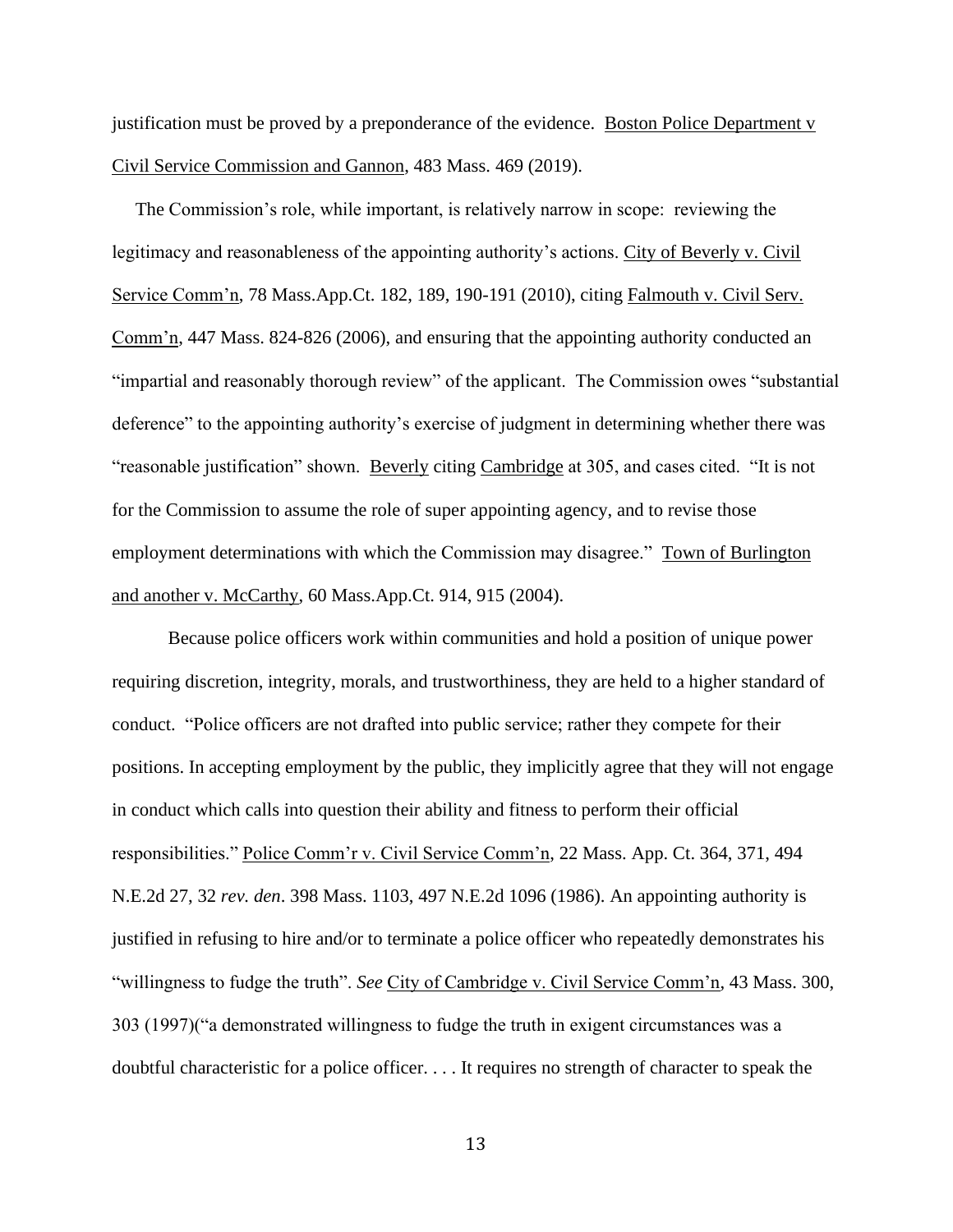truth when it does not hurt."). *See also* Everton v. Town of Falmouth, 26 MCSR 488 (2013) and cases cited, *aff'd*, SUCV13-4382 (2014); Gonsalves v. Town of Falmouth and cases cited, 25 MCSR 231 (2012), *aff'd*, SUCV12-2655 (2014); Keating v. Town of Marblehead, 24 MCSR 334 (2011) and cases cited.

#### *Analysis*

Both parties submitted post-hearing briefs, as noted above, and I considered both in depth and in detail. The Appellant's brief was 27 pages long and contains statements asserting that the City exhibited bias against her personally in the police application process and that she has been mistreated in her employment experiences because of racism. I take Ms. Jean-Baptiste's words (in her brief as well as her testimony) very seriously, especially in view of the text of section 1 of Massachusetts civil service law, which obliges the Commission and employers to assure fair treatment of all applicants and employees "without regard to political affiliation, race, color, age, national origin, sex, marital status, handicap, or religion and with proper regard for privacy, basic rights outlined in this chapter and constitutional rights as citizens." G.L. c. 31, § 1. I have carefully reviewed each of the Appellant's allegations against the evidence in the record. For example, I note that the City's application asks candidates to "provide details" about employment issues and that the Appellant provided certain details on her 2018 application, and later explained more fully during the interview. Specifically, the Appellant disclosed the warnings she received from the school where she was a paraprofessional. Further, when the City needed more information beyond what the Appellant provided in her 2018 application, the Appellant provided added information. In addition, the City believed that being put on administrative leave during the school investigation of her conduct should have been disclosed as discipline. However, it is reasonable that the Appellant believed, since she was exonerated, that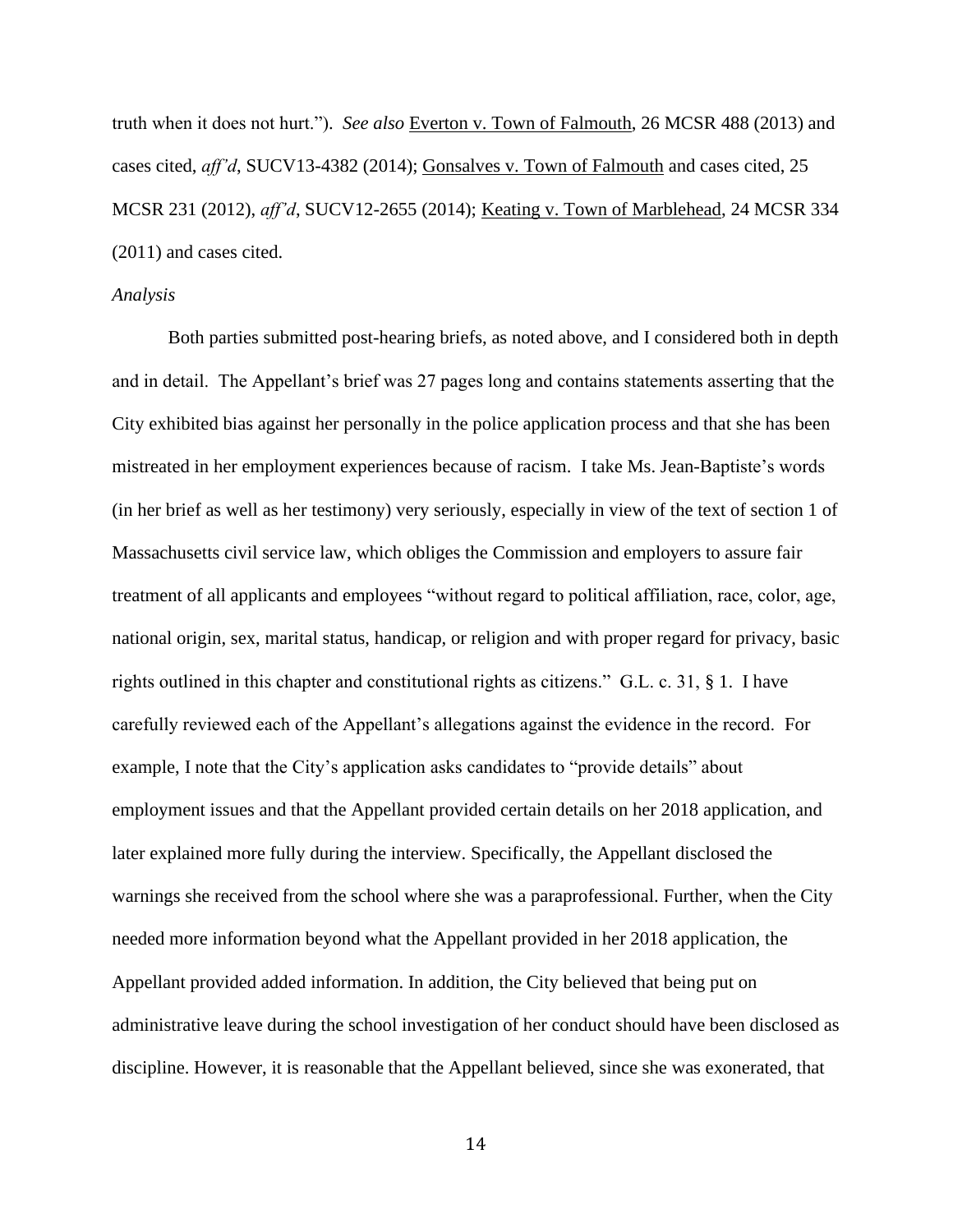this information did not constitute discipline. Further, although the Appellant did not disclose on her application that her contract at the school was not renewed, the Appellant stated that she had accepted a one-year position and that position ended. The City interpreted the end of the Appellant's school contract to mean that she was ineligible for re-hire, considering it to be another instance of untruthfulness on the Appellant's part. This interpretation is not supported in the record. Also, a decision to not renew a school employment contract does not necessarily mean that the Appellant is not eligible for re-hire.

The Appellant certainly brings positive qualities to her application for the position of police officer, including being a lifelong Cambridge resident, speaking several languages fluently, and obtaining a college degree in criminal justice while raising a child with special needs. Unfortunately, as Police Commissioner Bard stated, the City had reasonable justification to bypass because the positives were outweighed by the negatives. There is a mountain of credible evidence in the record indicating that the Appellant omitted certain information that the hiring process requires all applicants to provide and she has provided inconsistent and/or conflicting information on her application and at her interview for the police officer position. Further, the 2019 bypass letter sent to the Appellant explicitly references and relies on the same or similar shortcomings in the Appellant's 2016 application, both of which indicate that the Appellant has been dishonest about her poor employment record and her education.

"The Commission has recognized that a police officer must be truthful at all times and that failure to do so constitutes conduct unbecoming an officer, MacHenry v. Wakefield, 7 MCSR 94 (1994). In fact, lying in a disciplinary investigation alone is grounds for termination. LaChance v. Erickson, 118 S.Ct. 753 (1998), citing Bryson v. United States, 396 U.S. 64 (1969). The Commission has stated that "it is well settled that police officers voluntarily undertake to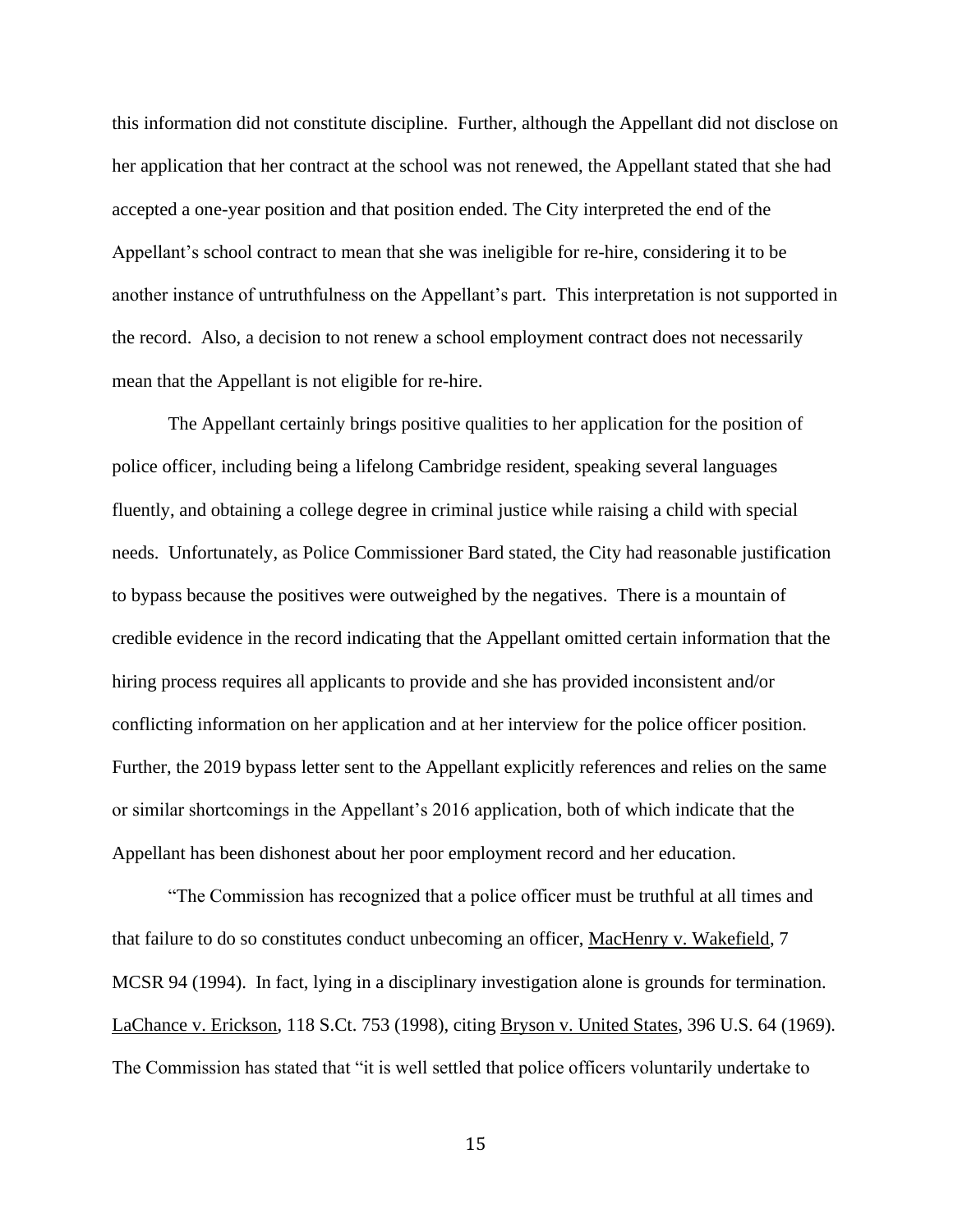adhere to a higher standard of conduct than that imposed on ordinary citizens ...." Garrett v. Haverhill, 18 MCSR at 381, 385 (2005). Specifically, there "is a strong public policy against employing police officers who are untruthful …." Royston v. Billerica, 19 MCSR 124, 128 (2006). The Commission has also consistently held that an allegation of untruthfulness, particularly when made against a law enforcement officer or candidate, should be made with an appropriate level of seriousness and due diligence. *See* Morley v. Boston Police Department, 29 MCSR 456 (2016). *See also* Grasso and Moccio, v. Town of Agawam, 30 MCSR 347, 369 (2017).

The City has established by a preponderance of the evidence that it had reasonable justification to bypass the Appellant. While it relied heavily on the Appellant's employment history in its determination, the investigation into the Appellant's employment history and education was thorough and the Appellant had multiple opportunities to clarify information about her work history. Further, although the investigator utilized his 2016 investigative conclusions to supplement the reasons for bypass in 2019, he did not solely rely upon the former investigation or former findings.

In its 2018-2019 investigation, the City noted the Appellant's working history since 2016, including for the Cambridge Public Schools and Baycove Human Services. Answers to Question 44 from the 2018 application indicated a lack of truthfulness when the Appellant was completing her 2018 application. For instance, the Appellant's 2018 application stated that she did not ever quit a job without giving notice, which was untrue because she had stopped going to work at Bertucci's after a short time of employment. The verbal warnings that the Appellant received as a paraprofessional at a school for twice engaging in verbal altercations with other staff demonstrated a lack of professionalism and the ability to remain calm in stressful situations.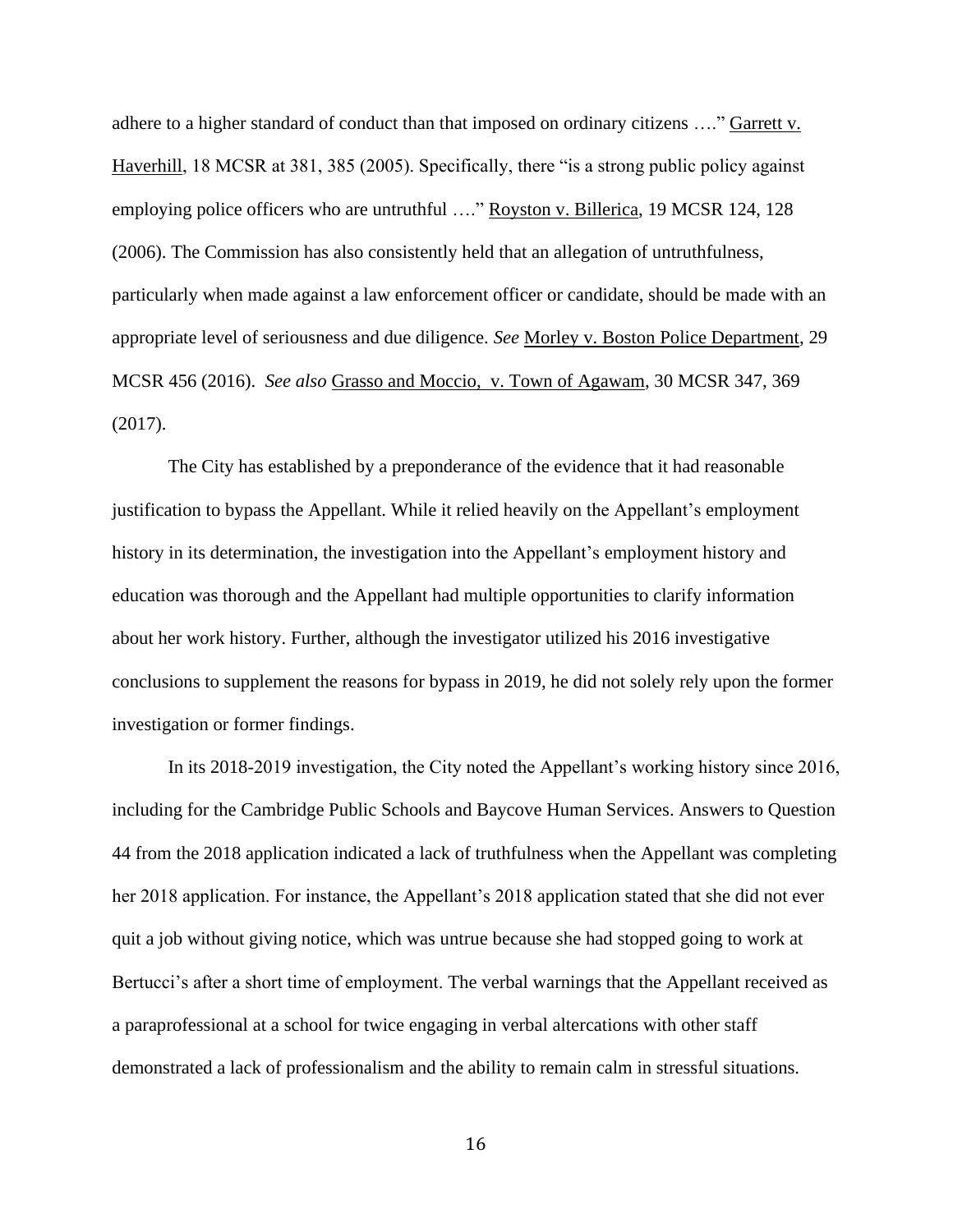Omitting Bertucci's on the list of employers, when the Appellant left that job without giving notice and stated on her application that she had never left a job without giving notice, was also untruthful. This new information on the investigator's 2019 report demonstrates that the City considered the Appellant's recent circumstances in its determination in addition to her prior work experiences.

In addition to the City's 2018 findings of untruthfulness, the City expressed concern about the Appellant's untrue statements made during the 2015-2016 interview process, incorporating the bypass reasons from 2016 into its bypass letter. For example, the statements that the Appellant had made that she had obtained a nursing degree after attending the University of Massachusetts (UMass.) were "completely false." This in itself might have been considered a reason for bypass. On question 43, the Appellant stated that she was "taken off the system" at her job at Starbucks, a statement which was contradicted by that company's documentation. In response to question 44b of her application, the Appellant stated that she had followed employers' policies and procedures, which the CPD investigator found to be false based on documentation and discussions with Starbucks, South End Buttery, Tasty Burger, TJ Maxx, and Target, all of which indicated that she was terminated from those positions for not following policy or procedure. Ex. 2; Carter Testimony. The Appellant did not fully answer all parts of question 44 in full detail and, therefore, omitted pertinent details, such as that the Appellant had been terminated from employment at TJ Maxx for theft. (Resp. Ex. 2; Carter Testimony).

The candidate's employment history between the 2015 and 2018 applications, while reflecting more stable patterns than in the past, demonstrated that the Appellant did not have a recent discipline-free employment history, and that she lacked the ability to work at one place of employment for longer than a few months. Also difficult for the Appellant is that she has been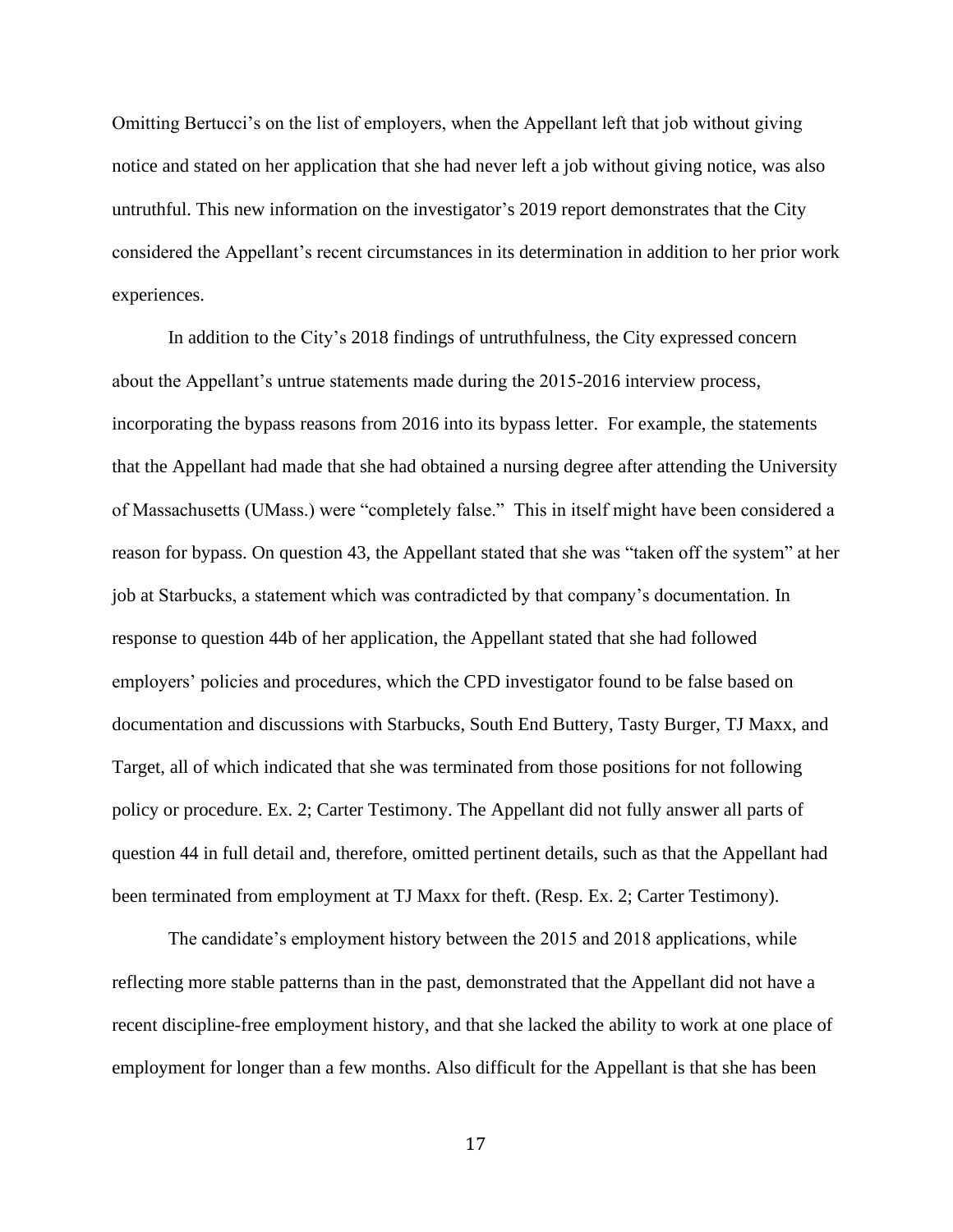terminated from so many positions, even as recently as 2016, three years prior to her 2018 application. Even if the Appellant had extenuating circumstances excusing those terminations, which she does not, she has not maintained a job for more than a year.<sup>7</sup> Thus, the City has shown by a preponderance of evidence that there was reasonable justification for bypassing the Appellant.

#### *Conclusion*

For all of the above reasons, the Appellant's appeal under Docket No. G1-19-157 is

hereby *denied*.

Civil Service Commission

/s/ Cynthia Ittleman

Cynthia A. Ittleman Commissioner

Civil Service Commission

*/s/ Cynthia A. Ittleman* Cynthia A. Ittleman Commissioner

By a vote of the Civil Service Commission (Bowman, Chairman; Camuso, Ittleman, Tivnan, and Stein, Commissioners) on May 6, 2021.

Either party may file a motion for reconsideration within ten days of the receipt of this Commission order or decision. Under the pertinent provisions of the Code of Mass. Regulations, 801 CMR 1.01(7)(l), the motion must identify a clerical or mechanical error in this order or decision or a significant factor the Agency or the Presiding Officer may have overlooked in deciding the case. A motion for reconsideration does not toll the statutorily prescribed thirty-day time limit for seeking judicial review of this Commission order or decision.

Under the provisions of G.L c. 31, § 44, any party aggrieved by this Commission order or decision may initiate proceedings for judicial review under G.L. c. 30A, § 14 in the superior court within thirty (30) days after receipt of this order or decision. Commencement of such proceeding shall not, unless specifically ordered by the court, operate as a stay of this Commission order or decision. After initiating proceedings for judicial review in Superior Court,

<sup>&</sup>lt;sup>7</sup> I need not explore the contradiction between the Appellant's version of leaving Starbucks and Starbuck's documentation of "abandonment," since even without this employment, the record shows a pattern of short periods of employment.